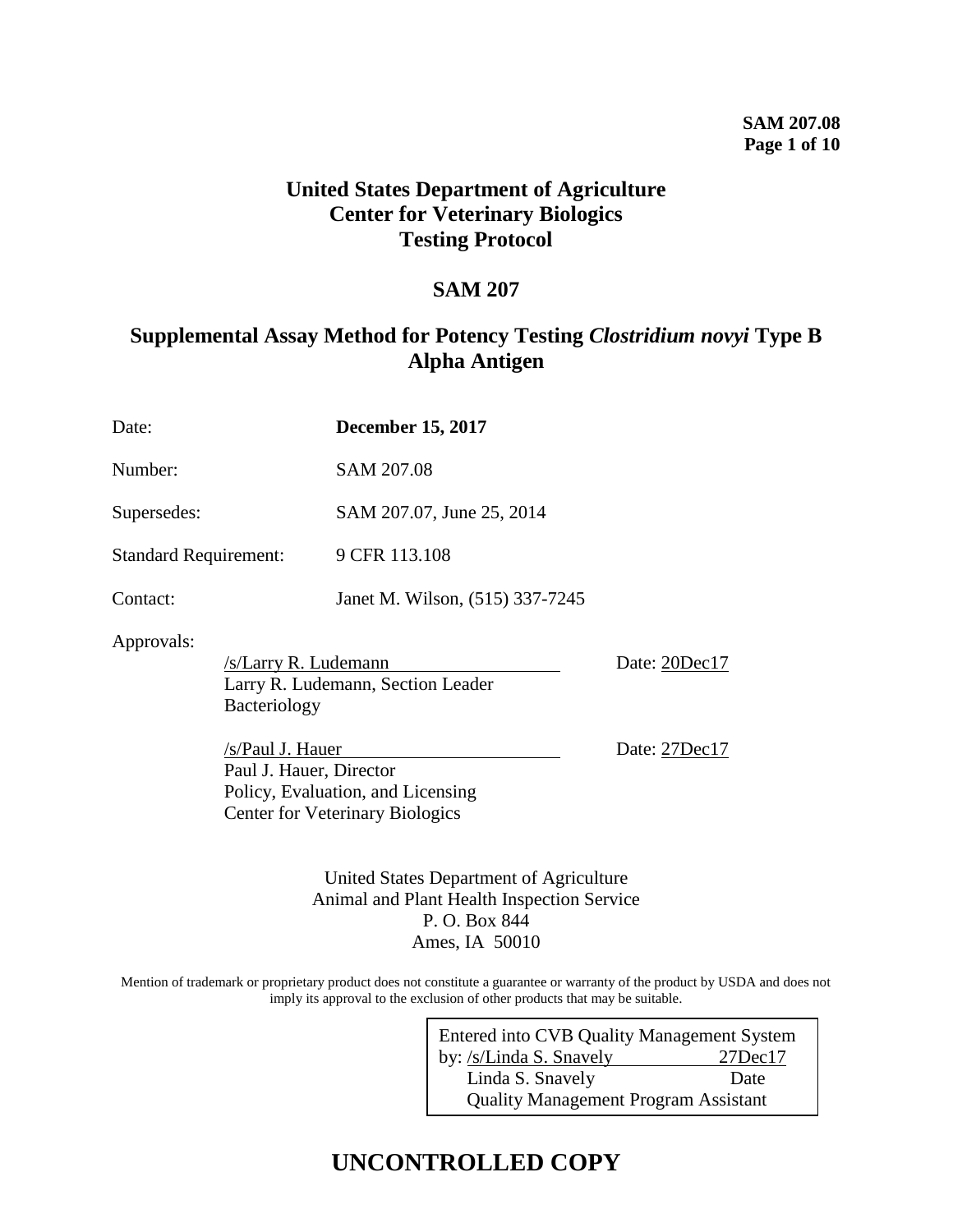## **Table of Contents**

- **1. Introduction**
- **2. Materials** 
	- **2.1 Equipment/instrumentation**
	- **2.2 Reagents/supplies**
	- **2.3 Test animals**
- **3. Preparation for the Test** 
	- **3.1 Personnel qualifications/training**
	- **3.2 Preparation of equipment and supplies**
	- **3.3 Preparation of reagents**
- **4. Performance of the Test** 
	- **4.1 Vaccination of rabbits**
	- **4.2 Collection and preparation of rabbit serum**
	- **4.3 Preparation of serum pools**
	- **4.4 Toxin neutralization**
	- **4.5 Inoculation of mice**
- **5. Interpretation of Test Results** 
	- **5.1 Criteria for a valid test**
	- **5.2 Interpretation of test results**
- **6. Report of Test Results**
- **7. References**
- **8. Summary of Revisions**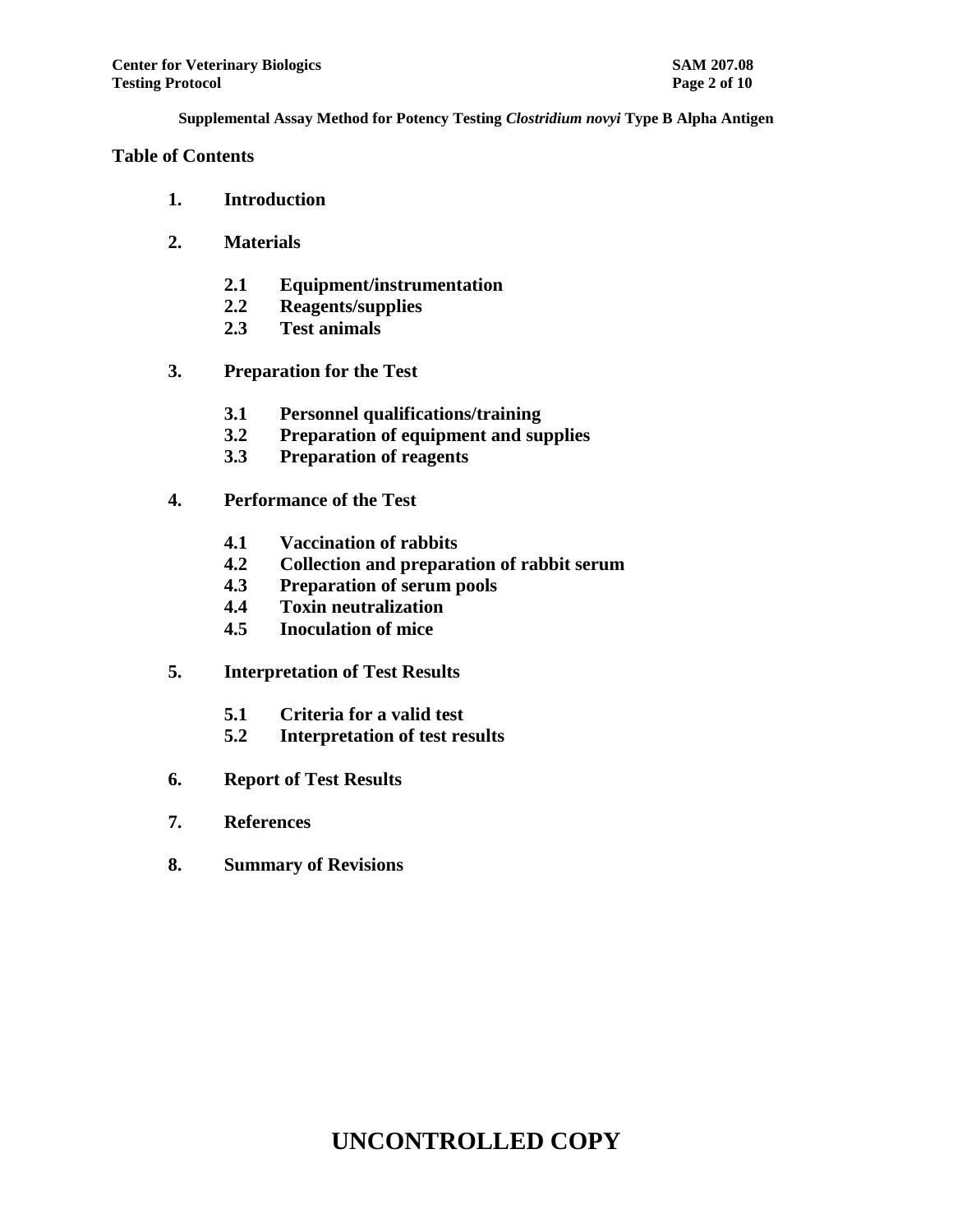### **1. Introduction**

This Supplemental Assay Method (SAM) describes the method used to determine whether biological products containing *Clostridium novyi* type B alpha antigen can stimulate the production of satisfactory immunity as prescribed by the title 9, *Code of Federal Regulations* (9 CFR), section 113.108. For products that require 2 vaccinations, rabbits are vaccinated twice 20 to 23 days apart and bled 14 to 17 days following the second vaccination. For products that require a single vaccination, rabbits are vaccinated and bled 34 to 40 days later. The serum is titrated by a toxin-antitoxin neutralization test, using mice as an indicator.

### **2. Materials**

## **2.1 Equipment/instrumentation**

Equivalent equipment or instrumentation may be substituted for any brand name listed below.

- **2.1.1** Mixer, vortex-type
- **2.1.2** Centrifuge
- **2.1.3** Autoclave
- **2.1.4** Freezers, -20°C and -70°C
- **2.1.5** Refrigerator, 2°- 7°C
- 2.1.6 Micropipettes, 100-uL and 1000-uL

### **2.2 Reagents/supplies**

Equivalent reagents or supplies may be substituted for any brand name listed below.

**2.2.1** *C. novyi* type B alpha antitoxin, IRP 507 (04) (available from the Center for Veterinary Biologics (CVB))

- **2.2.2** *C. novyi* type B alpha toxin IRP 636 (available from the CVB)
- **2.2.3** Peptone diluent
- **2.2.4** Screw-top Erlenmeyer flask, 500-mL, with cap
- **2.2.5** Syringes, needle-locking, 1-cc, 10-cc, 20-cc, or 30-cc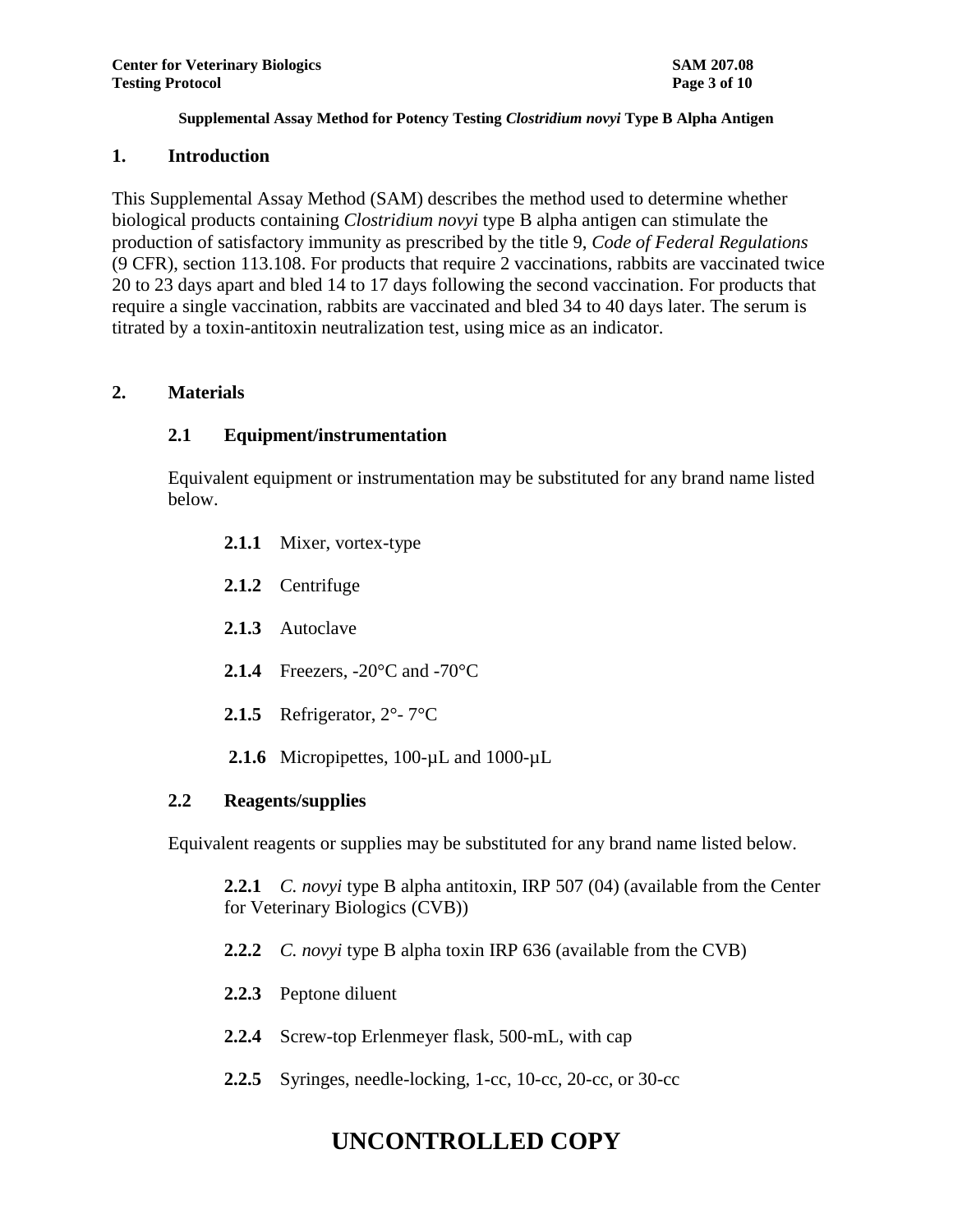- **2.2.6** Needles, 25- to 27-gauge x 7/8- to 1 1/4-inch, 20-gauge x 1-inch
- **2.2.7** Vacutainer® needles, 20-gauge x 1 1/2-inch and needle holder
- **2.2.8** Serum separation tubes, 12.5-mL
- **2.2.9** Pipettes, 2-mL, 5-mL, 10-mL, 25-mL
- **2.2.10** Tips for micropipettes
- **2.2.11** Ketamine hydrochloride, 100 mg/mL solution
- **2.2.12** Xylazine, 20 mg/mL solution
- **2.2.13** Water, distilled or deionized, or water of equivalent purity
- **2.2.14** Polystyrene snap-top tubes, 17 x 100-mm
- **2.2.15** Polystyrene screw-cap conical tubes, 17 x 120-mm
- **2.2.16** Glass screw-cap tubes, 13 x 100-mm

### **2.3 Test animals**

**2.3.1** New Zealand White rabbits, nonpregnant females, 4-8 lb (Eight rabbits are required per serial to be tested.)

**2.3.2** White Swiss nonpregnant female mice, 16-20 g (Five mice are required for each toxin-antitoxin mixture.)

### **3. Preparation for the Test**

### **3.1 Personnel qualifications/training**

Technical personnel need a working knowledge of the use of general laboratory chemicals, equipment, and glassware; and must have specific training and experience in the safe handling of clostridial toxins. Personnel must have specific training in the care and handling of laboratory rabbits and mice.

# **3.2 Preparation of equipment and supplies**

- **3.2.1** Sterilize all glassware before use.
- **3.2.2** Use only sterile supplies (pipettes, syringes, needles, etc.).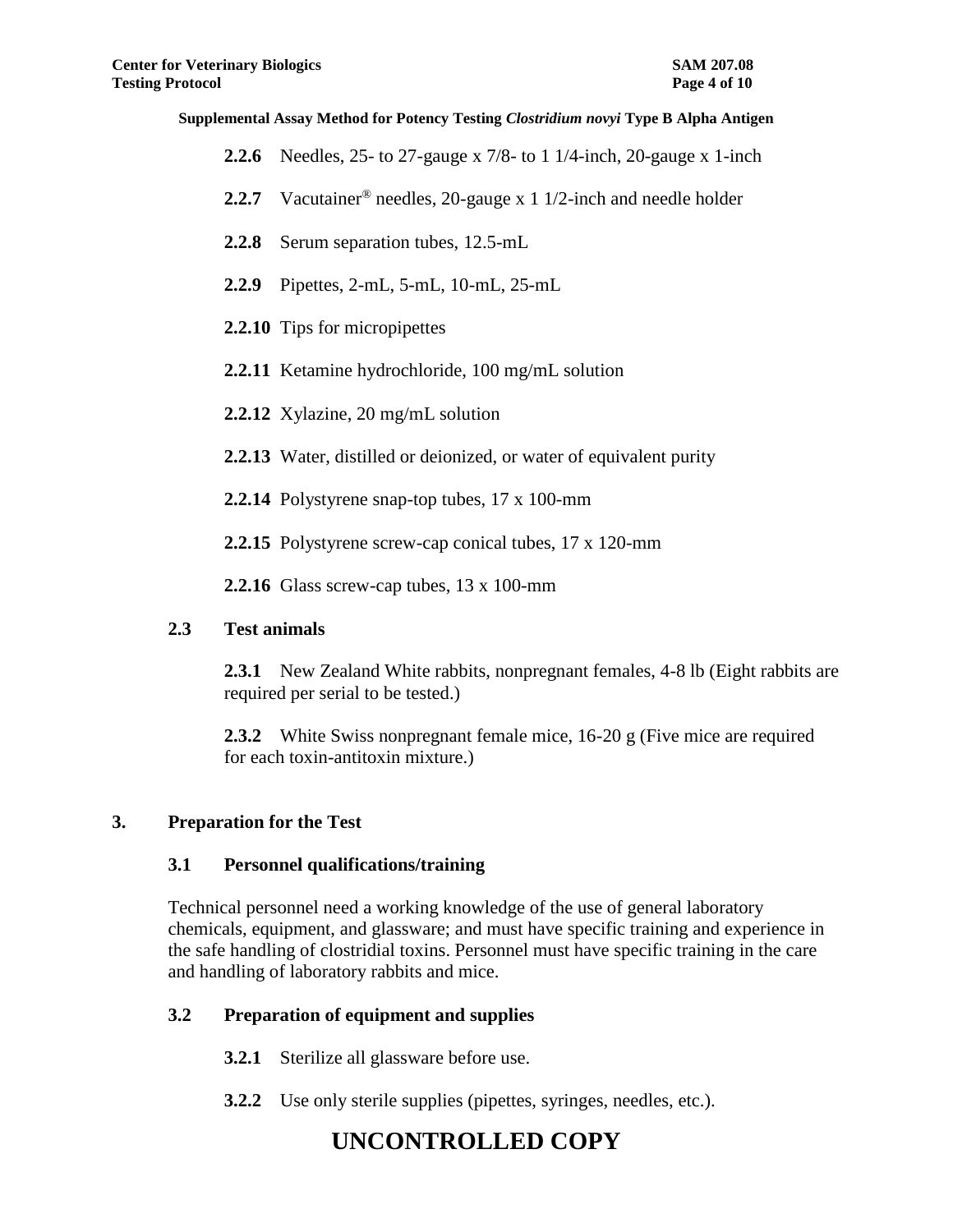**3.2.3** Operate all equipment according to the manufacturers' instructions.

### **3.3 Preparation of reagents**

**3.3.1** Peptone diluent

| Peptone (Difco)     | 8g       |
|---------------------|----------|
| NaCl, reagent grade | 2 g      |
| Water, q.s. to      | $800$ mL |

Dissolve peptone and sodium chloride in water. Adjust pH to 7.2 with 1N sodium hydroxide. Fill a 500-mL Erlenmeyer flask no more than 3/4 full with diluent. Autoclave with caps loosened at  $\geq 121^{\circ}$ C for 25 to 30 minutes following manufacturer's recommendations. Cool flasks and tighten caps. Store at 2°- 7°C for up to 3 months.

#### **3.3.2** Preparation of *C. novyi* type B alpha antitoxin

**1.** *C. novyi* type B alpha antitoxin, IRP 507 (04), contains 140 antitoxin units per mL (AU/mL) and has been standardized against the World Health Organization gas gangrene (*C. novyi*) International Antitoxin, equine origin. Each vial contains 4.5 mL of antitoxin.

**2.** Prepare a solution of *C. novyi* type B alpha antitoxin that contains 10 AU/mL by adding 1.0 mL of IRP 507 (04) to 13 mL of peptone diluent in a 17 x 100-mm snap-top tube. Dispense in 2.25 mL amounts in glass 13 x 100-mm screw-cap tubes and store at  $-70^{\circ}$  ± 10°C until used.

**3.3.3** Preparation of *C. novyi* type B alpha toxin

Each vial of *C. novyi* type B standard toxin IRP 636 contains 0.7 mL of toxin. Store the toxin at -50°to -80°C until used.

#### **4. Performance of the Test**

#### **4.1 Vaccination of rabbits**

**4.1.1** Thoroughly shake each bottle of product and wipe the top with alcohol before filling the syringe.

**4.1.2** Vaccinate each rabbit subcutaneously in the shoulder region with not more than half of the largest recommended dose for any species indicated on the product label. Use 10-, 20- or 30-cc syringes fitted with 20-gauge x 1-inch needles to vaccinate the rabbits.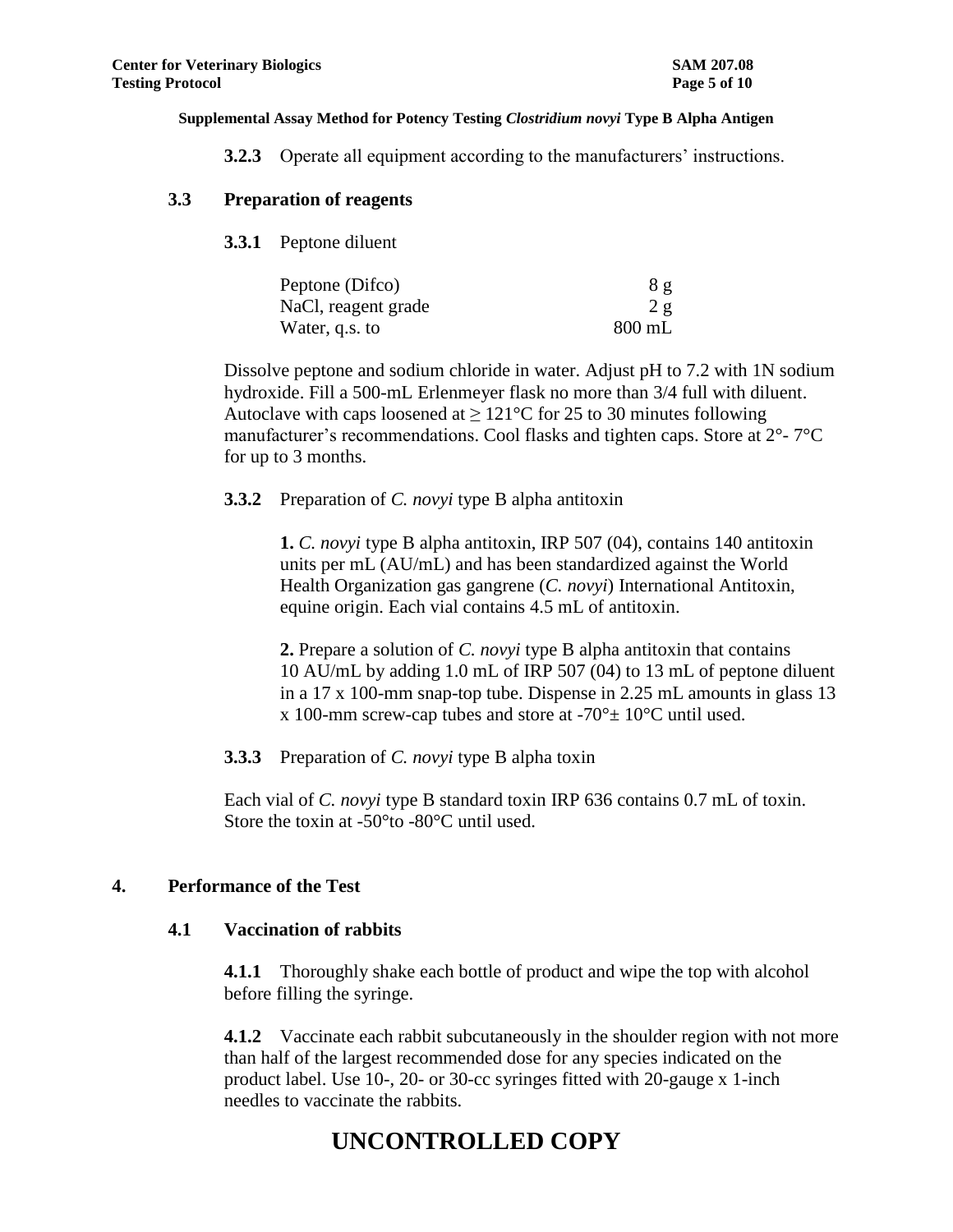**4.1.3** For products that require 2 vaccinations, give the second vaccination 20 to 23 days after the first.

### **4.2 Collection and preparation of rabbit serum**

**4.2.1** Collect blood from the test rabbits 34 to 40 days after vaccination (or 14 to 17 days after the second vaccination for products that require 2 vaccinations).

**4.2.2** Anesthetize rabbits for bleeding with a mixture of 1.32 mg/kg of xylazine and 8.8 mg/kg of ketamine hydrochloride. Give the anesthetic mixture by intramuscular injection.

**4.2.3** Use a 12.5-mL serum separation tube fitted with a 20-gauge x 1 1/2-inch Vacutainer® needle to collect blood from the heart. Collect approximately 12.5 mL of blood from each rabbit. Gently invert tubes 5 times. Let the tubes of blood sit at 22°- 26°C (room temperature) for 30 to 60 minutes.

**4.2.4** Centrifuge blood at approximately 1000 x g for 10 to 20 minutes at room temperature.

### **4.3 Preparation of serum pools**

**4.3.1** Prepare a pooled sample using an equal volume of serum from at least 7 rabbits per vaccinated group (provided that, if more than 7 rabbits are bled per vaccinated group, then equal volumes from each rabbit are used for the serum pool). If less than 7 rabbits are bled, the test is invalid and must be repeated.

**4.3.2** The pooled sample may be held at  $2^\circ$ -  $7^\circ$ C for up to 7 days if the test will be conducted within that time. If testing will not be completed within 7 days, store the pooled sample at -20°C or lower.

**4.3.3** Use 0.2 mL pooled serum diluted with 0.8 mL peptone diluent to test for 0.5 AU/mL of antitoxin.

**4.3.4** Use 0.1 mL pooled serum diluted with 0.9 mL peptone diluent to test for 1.0 AU/ml of antitoxin.

### **4.4 Toxin neutralization**

**4.4.1** Preparation of standard alpha toxin

**1.** Dilute the *C. novyi* type B alpha toxin to 1:30 by adding 0.5 mL of IRP 636 toxin to 14.5 mL of peptone diluent in a conical screw-top tube. For the purpose of this test, the 1:30 dilution of IRP 636 is referred to as the standard alpha toxin.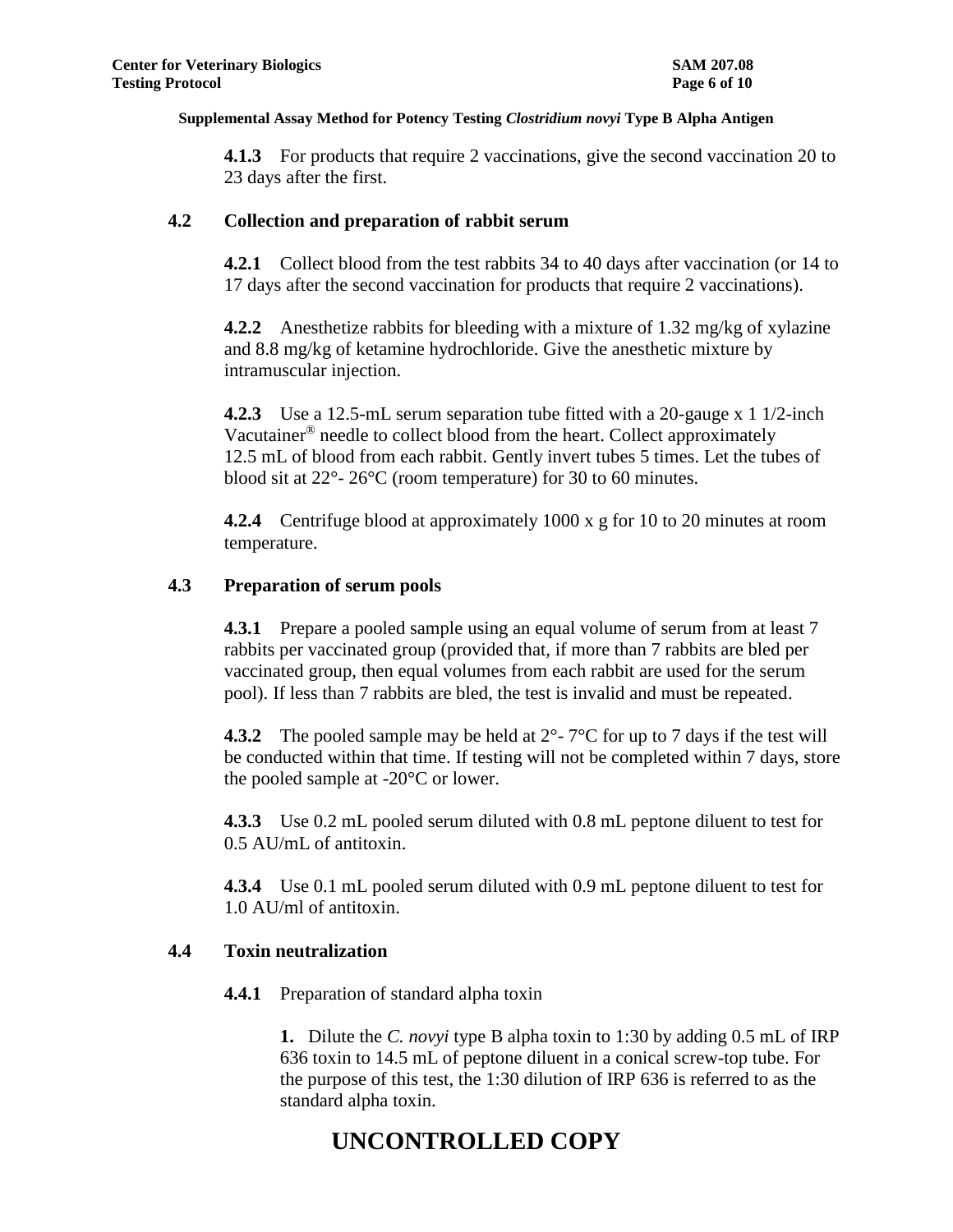**2.** A volume of 0.5 mL of standard alpha toxin and 0.5 mL of peptone diluent represents 0.1 L<sup>o</sup> dose. A volume of 0.8 mL of standard alpha toxin plus  $0.2$  mL of peptone diluent represents  $0.1$  L<sub>+</sub> dose.

**3.** For the purposes of this SAM, 0.1 L<sub>0</sub> dose is defined as the greatest amount of toxin that, when mixed with 0.1 AU, results in 100% survival of all mice inoculated intravenously (IV) with 0.2 mL of this mixture. The  $0.1$  L<sub>+</sub> dose is defined as the least amount of toxin that, when mixed with 0.1 AU, results in the death of 80%-100% of all mice inoculated IV with 0.2 mL of this mixture.

**4.4.2** Preparation of standard alpha antitoxin

Thaw the 10 AU/mL *C. novyi* type B alpha antitoxin previously described (see **Section 3.3.2**). Further dilute the antitoxin to 1 AU/mL by adding 1 mL of the well mixed 10 AU/mL antitoxin to 9 mL of diluent in a 17 x 100-mm snap-top tube. Finally dilute the antitoxin to 0.1 AU/mL by adding 1 mL of the well mixed 1 AU/mL antitoxin to 9 mL of diluent in a 17 x 100-mm snap-top tube. For the purpose of this test, this 0.1 AU/mL dilution of antitoxin is referred to as the standard alpha antitoxin.

**4.4.3** Product and standard alpha toxin

**1.** Mix a sufficient volume of standard alpha toxin and peptone diluent  $(0.5 \text{ mL of standard alpha toxin and } 0.5 \text{ mL perbone diluent } [0.1 \text{ L}_0 \text{ dose}])$ for each serum pool and the  $L_0$  control in a 17 x 120-mm screw-cap tube. Add 1 mL of each of the serum dilutions to 1 mL of this alpha toxinpeptone diluent  $L_0$  mixture in 17 x 100-mm snap-top tubes. Mix each tube with a vortex-type mixer.

**2.** Let the mixtures sit at 22°- 26°C (room temperature) for 1 hour.

**3.** Place tubes in ice.

**4.4.4** Standard alpha toxin and antitoxin controls

**1.** Add 1.0 mL of standard alpha antitoxin (0.1 AU/mL) to 1 mL of the alpha toxin-peptone diluent  $(0.1 L_0$  dose) mixture (see **Section 4.4.3**) in a 17 x 100-mm snap-top tube**.** Mix well with a vortex-type mixer.

**2.** Add 1.0 mL of standard alpha antitoxin (0.1 AU/mL) to a 17 x 100 mm snap-top tube containing 0.1 mL peptone diluent and 0.9 mL of standard alpha toxin  $(0.1 L<sub>+</sub>$  dose). Mix well with a vortex-type mixer.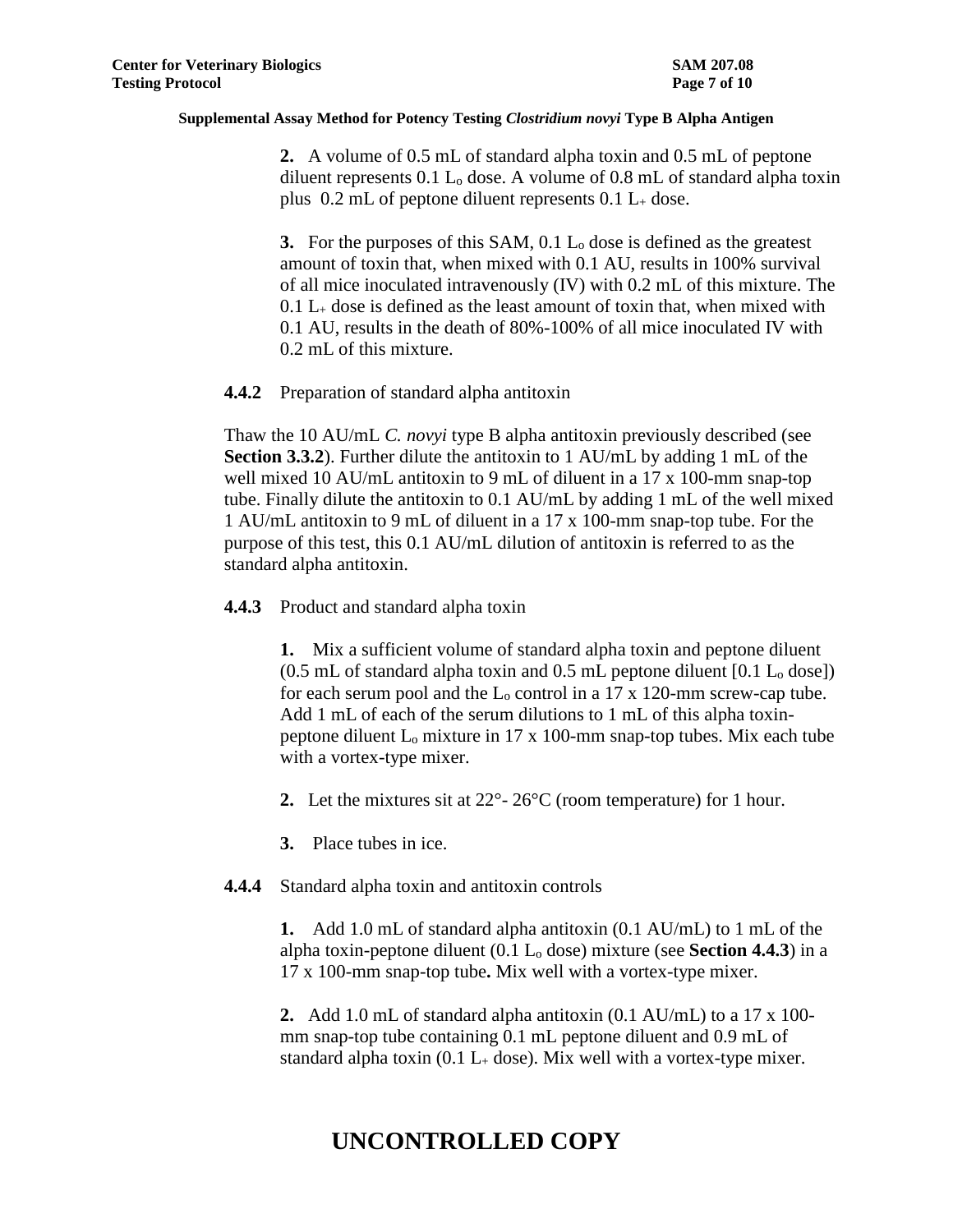- **3.** Let the mixtures sit at 22°- 26°C (room temperature) for 1 hour.
- **4.** Place tubes in ice.

#### **4.5 Inoculation of mice**

**4.5.1** Inject 0.2 mL of each standard test toxin-product antitoxin mixture into each of 5 mice.

**4.5.2** Inject 0.2 mL of each standard test toxin-standard antitoxin mixture into each of 5 mice.

**4.5.3** Inoculate all mice intravenously into 1 of the lateral tail veins. Use 1-cc syringes fitted with 25- or 27-gauge x 7/8- to 1 1/4-inch needles.

**4.5.4** Always inoculate the mice receiving the standard test toxin-standard antitoxin mixtures (controls) **last**.

**4.5.5** Mouse inoculations need to be completed within 1 hour of placing the toxin-antitoxin mixtures in ice.

**4.5.6** The test is concluded 72 hours after the mice are inoculated.

## **5. Interpretation of Test Results**

#### **5.1 Criteria for a valid test**

**5.1.1** All 5 mice inoculated with the standard 0.1  $L_0/0.1$  AU control mixture must survive.

**5.1.2** At least 4 of the 5 mice inoculated with the standard 0.1 L<sub>+</sub>/0.1 AU control mixture must die.

**Note: Moribund animals exhibiting clinical signs consistent with the expected disease pathogenesis that are unable to rise or move under their own power may be humanely euthanized and considered as deaths as outlined in 9 CFR 117.4.**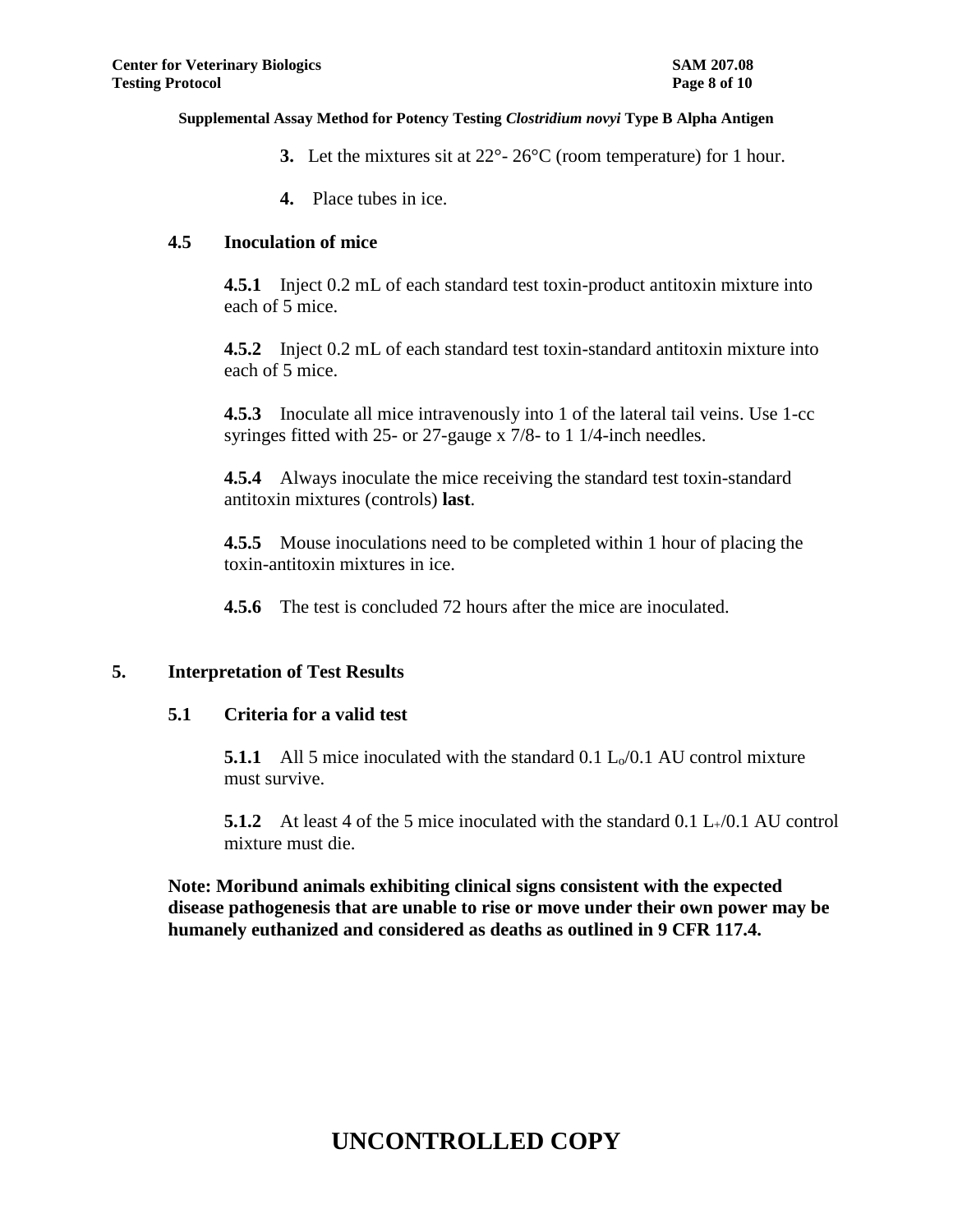### **5.2 Interpretation of test results**

**5.2.1** If 5 of the 5 mice inoculated with the 1:5 diluted serum-toxin mixture (see **Section 4.3.3**) survive, the serum contains at least 0.5 AU/mL of *C. novyi* type B alpha antitoxin and the product is satisfactory.

**5.2.2** If 5 of the 5 mice inoculated with the 1:10 diluted serum-toxin mixture (see **Section 4.3.4**) survive, the serum contains at least 1.0 AU/mL of *C. novyi*  type B alpha antitoxin.

**5.2.3** The product is considered unsatisfactory if the serum pool from at least 7 rabbits contains less than 0.5 AU/mL of *C. novyi* type B alpha antitoxin.

#### **6. Report of Test Results**

Report results of the test(s) as described by standard operating procedures.

### **7. References**

**7.1** Title 9, *Code of Federal Regulations*, part 113.108, U.S. Government Printing Office, Washington, DC.

**7.2** History of reagents. *C. novyi* type B alpha antitoxin IRP 507 (04) was produced in goats at the National Veterinary Services Laboratories/Center for Veterinary Biologics in Ames, Iowa.

**7.3** *C. novyi* type B alpha toxin (IRP 636) was produced at the Center for Veterinary Biologics, Ames, Iowa, in October 2016. The toxin was made from *C. novyi* type B alpha strain CN234.3 (IRP 79). The culture was obtained from Wellcome Research Laboratories, Beckenham, England, on July 16, 1965. The number of passages is unknown.

### **8. Summary of Revisions**

#### **Version .08**

- Toxin lot IRP 636 replaces IRP 581 throughout the document.
- The Director was updated on the cover page.